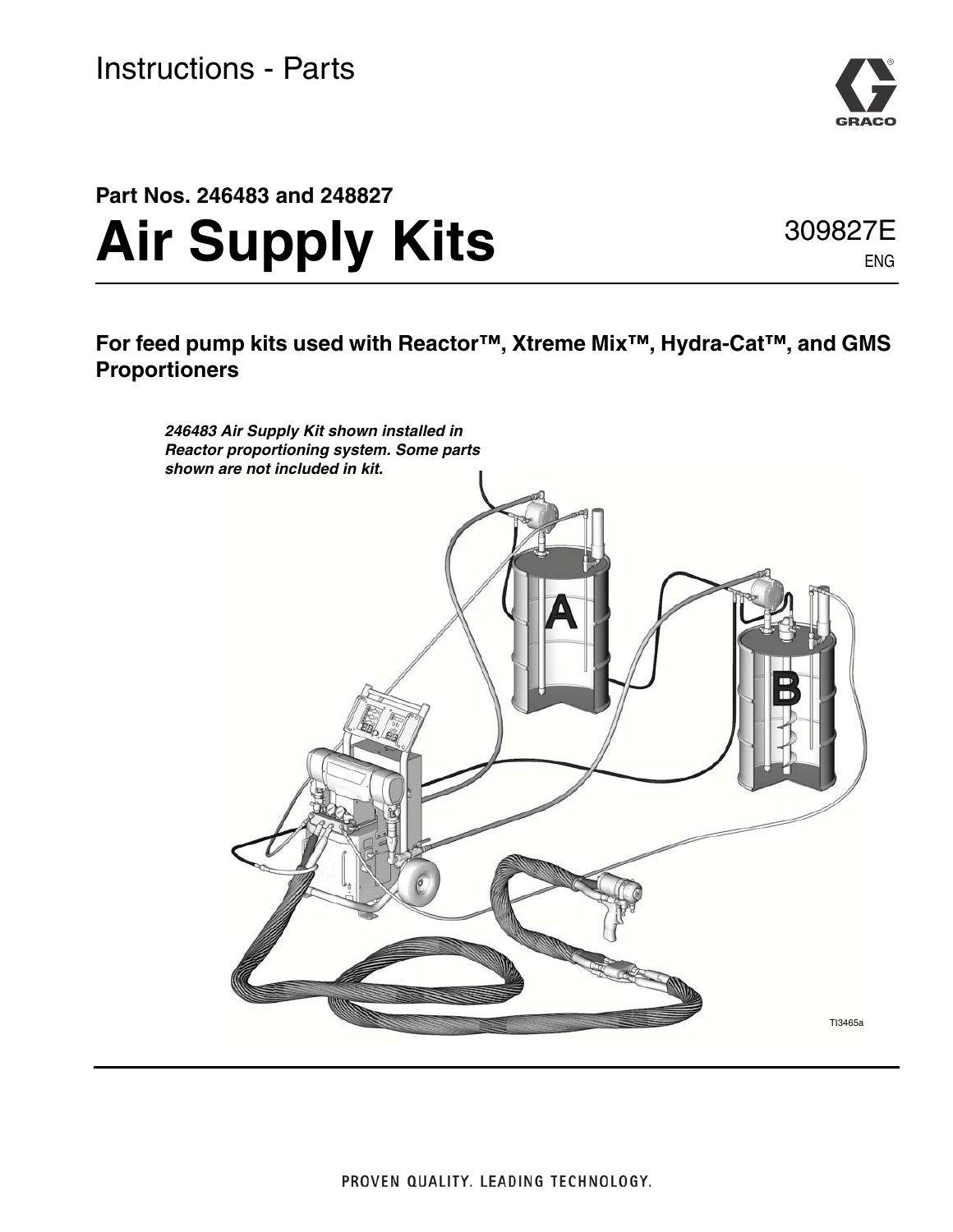## **Related Manuals**

The following manual is shipped with the feed pump kits. Refer to this manual for detailed equipment information.

| Part No. | <b>Description</b>            |
|----------|-------------------------------|
| 309815   | <b>Reactor Feed Pump Kits</b> |
| 310863   | Proportioner Feed Pump Kits   |

The following manuals are shipped with the proportioner. Refer to these manuals for detailed equipment information.

| Part No.            | <b>Description</b>                                                  |
|---------------------|---------------------------------------------------------------------|
| 309551 or<br>312065 | Reactor Electric Proportioner,<br><b>Operation Manual (English)</b> |
| 309574 or<br>312066 | Reactor Electric Proportioner,<br>Repair-Parts Manual (English)     |
| 310794              | Hydra-Cat and Xtreme Mix Pack-<br>ages Manual                       |
| 310795              | <b>Hydra-Cat Proportioner Operation</b><br>Manual                   |
| 310796              | <b>Hydra-Cat Proportioner</b><br>Repair-Parts Manual                |

## **Installation**

This procedure is for installation of 246483. To install 248827 see Graco manual 310794.

- 1. See on page 2. Install needle valve (3), quick-disconnect fitting (4), quick-disconnect coupler (2), and tee (6) at component A (ISO) feed pump air inlet as shown. Do not connect hoses yet.
- 2. Install needle valve (3), quick-disconnect fitting (4), quick-disconnect coupler (2), tee (6), swivel union (8), and another tee (6) at component B (RES) feed pump air inlet as shown. Do not connect hoses yet.
- 3. Install needle valve (3), quick-disconnect fitting (4), quick-disconnect coupler (2), and nipple (5) at agitator (D) air inlet as shown. Do not connect hose yet.
- 4. Screw second nipple (5) into Reactor air hose (C).
- 5. Connect 15 ft (4.57 m) hose (1b) to branch of tee (6) at component A feed pump. Connect other end to tee at component B feed pump.
- 6. Connect 15 ft (4.57 m) hose (1c) to branch of tee (6) at component B feed pump. Connect other end to nipple (5) at Reactor air hose (C).
- 7. Connect 4 ft (1.22 m) hose (9) to branch of second tee (6) at component B feed pump. Connect other end to nipple (5) at agitator (D).
- 8. Disconnect couplers (2) from fittings (4) at feed pumps and agitator.
- 9. Connect 15 ft (4.57 m) hose (1a) to main air supply and to tee (6) at component A pump.
- 10. Connect couplers (2). Turn on air. Use needle valves (3) to adjust speed of feed pumps and agitator.

## **Parts**

### **246483**

See parts drawing on page [3](#page-2-0).

### **Ref.**

| No. |        | <b>Part No. Description</b>               |   |
|-----|--------|-------------------------------------------|---|
| 1   |        | 210866 HOSE, air; 1/4 npsm(fbe); 5/16 in. | 3 |
|     |        | (8 mm) ID; 15 ft (4.57 m); buna-N         |   |
| 2   | 208536 | COUPLER, quick-disconnect                 |   |
| 3   |        | 206264 VALVE, needle                      | 3 |
| 4   |        | 169969 FITTING, quick-disconnect          |   |
| 5   | 162453 | NIPPLE; $1/4$ npt x $1/4$ npsm            | 2 |
| 6   |        | 113548 TEE; 1/4 npt(m)                    | З |
| 8   | 155570 | UNION, swivel; 1/4 npt (fbe)              |   |
| 9   | 248208 | HOSE, air; 1/4 npsm(fbe); 5/16 in.        |   |
|     |        | (8 mm) ID; 4 ft (1.22 m); buna-N          |   |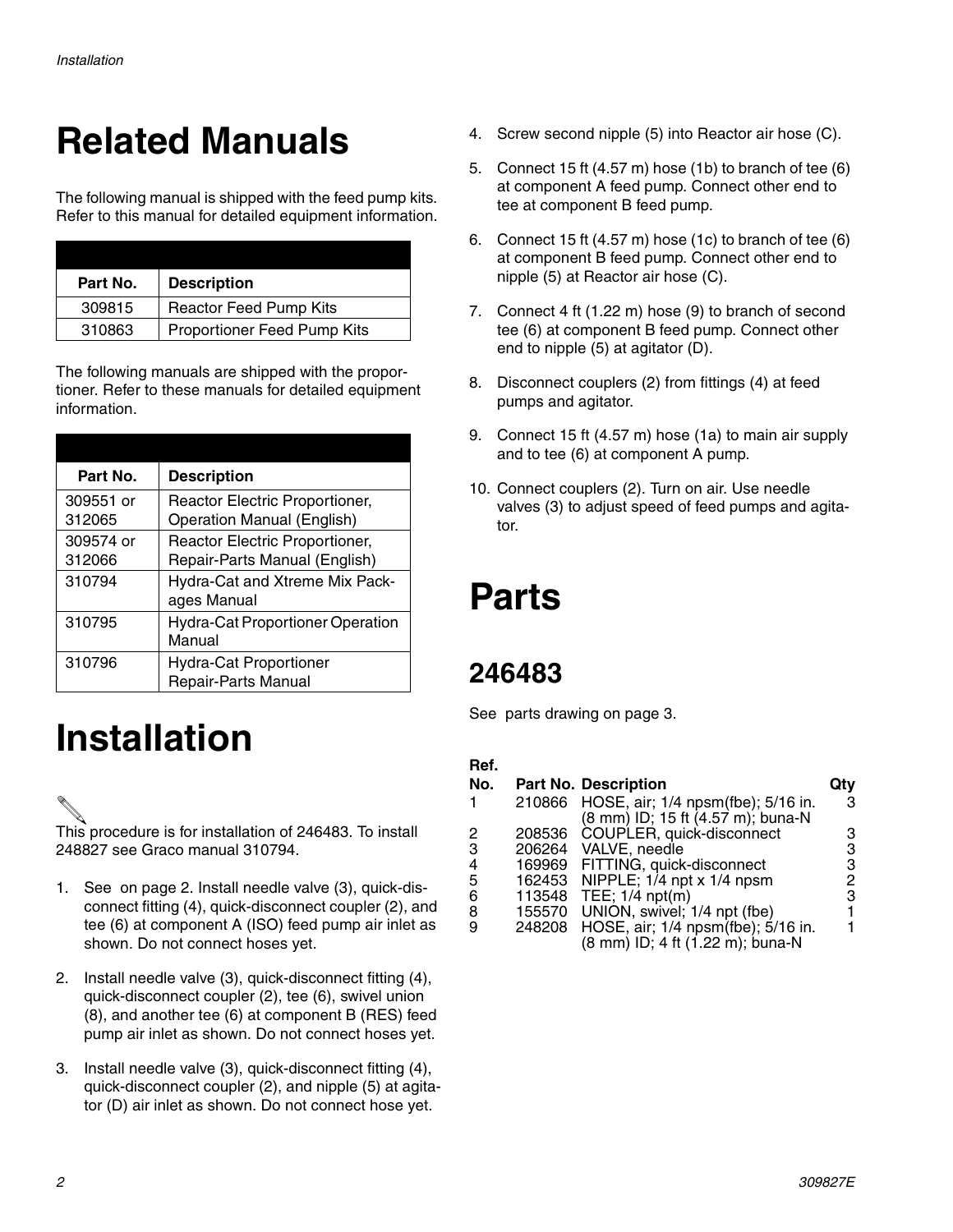<span id="page-2-0"></span>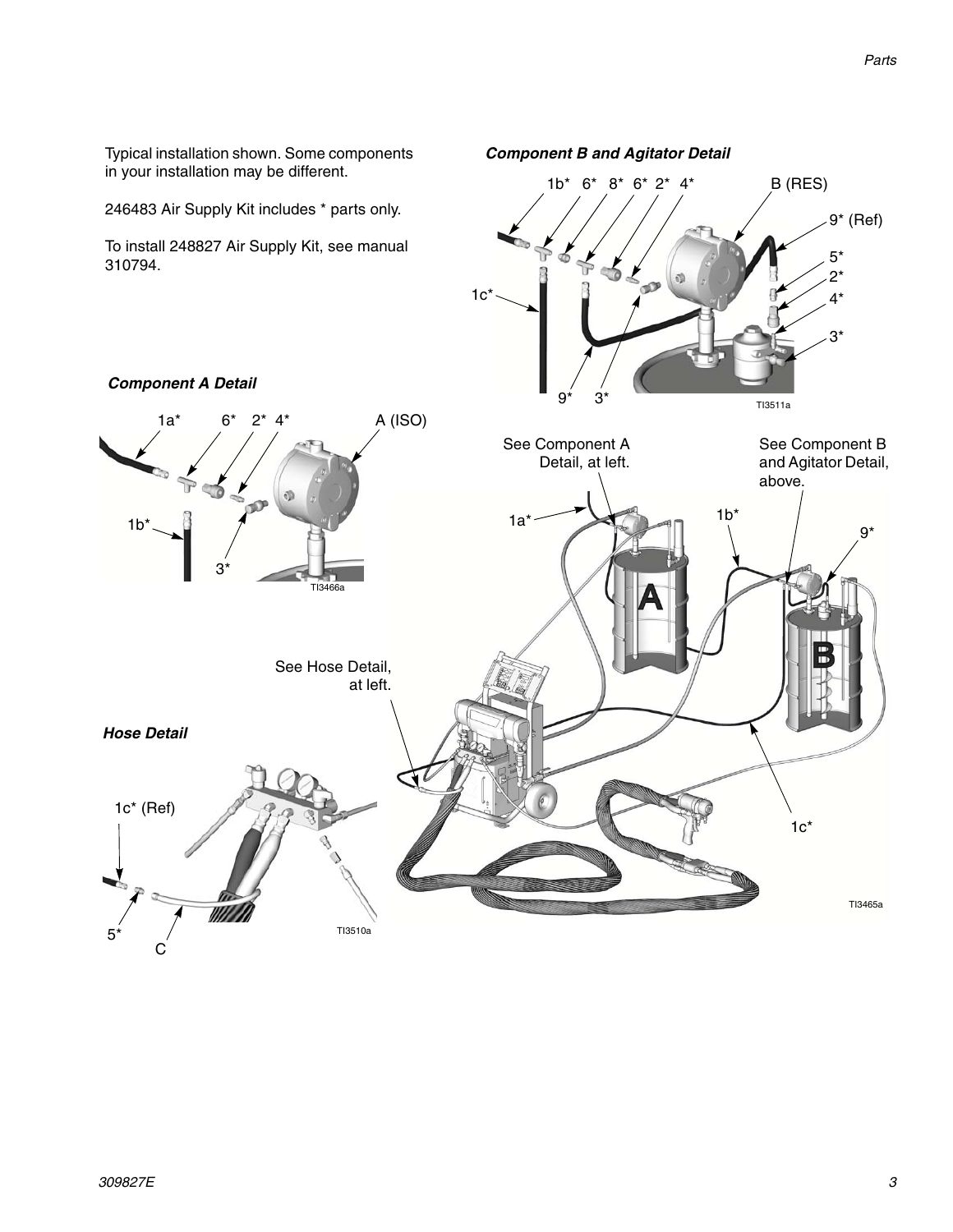### **248827**

| Ref. |        |                                          |     |         |
|------|--------|------------------------------------------|-----|---------|
| No.  |        | <b>Part No. Description</b>              | Qtv | connect |
| 101  |        | 117628 FILTER, air, 3/4 npt (auto drain) |     |         |
| 102  |        | 15E145 MANIFOLD, air distribution        |     |         |
| 103  |        | 107141 VALVE, ball, vented               |     |         |
| 104  |        | 160032 FITTING, nipple, 3/4 npt(m)       | 3   |         |
| 105  |        | 160327 UNION, adapter, 90°               |     |         |
| 106  |        | 156172 FITTING, union, swivel            |     |         |
| 107  | 155494 | UNION, swivel, 90°                       | З   |         |
| 108  | 164672 | ADAPTER                                  | 2   |         |
| 109  | 210866 | HOSE, air; 1/4 npsm(fbe); 5/16 in.       | 2   |         |
|      |        | (8 mm) ID; 15 ft (4.57 m); buna-N        |     |         |
| 110  | 159841 | <b>ADAPTER</b>                           |     |         |
| 111  | 203266 | HOSE, air; 1/4 npt(f); 22 in (.56 m)     |     |         |
| 112  | 208536 | COUPLER, quick-disconnect                | 3   | TI5630  |
| 113  | 110249 | ADAPTER, male elbow 90°                  | 2   |         |

t to proportioner air inlet connect to solvent pump connect to feed pumps connect to main air supply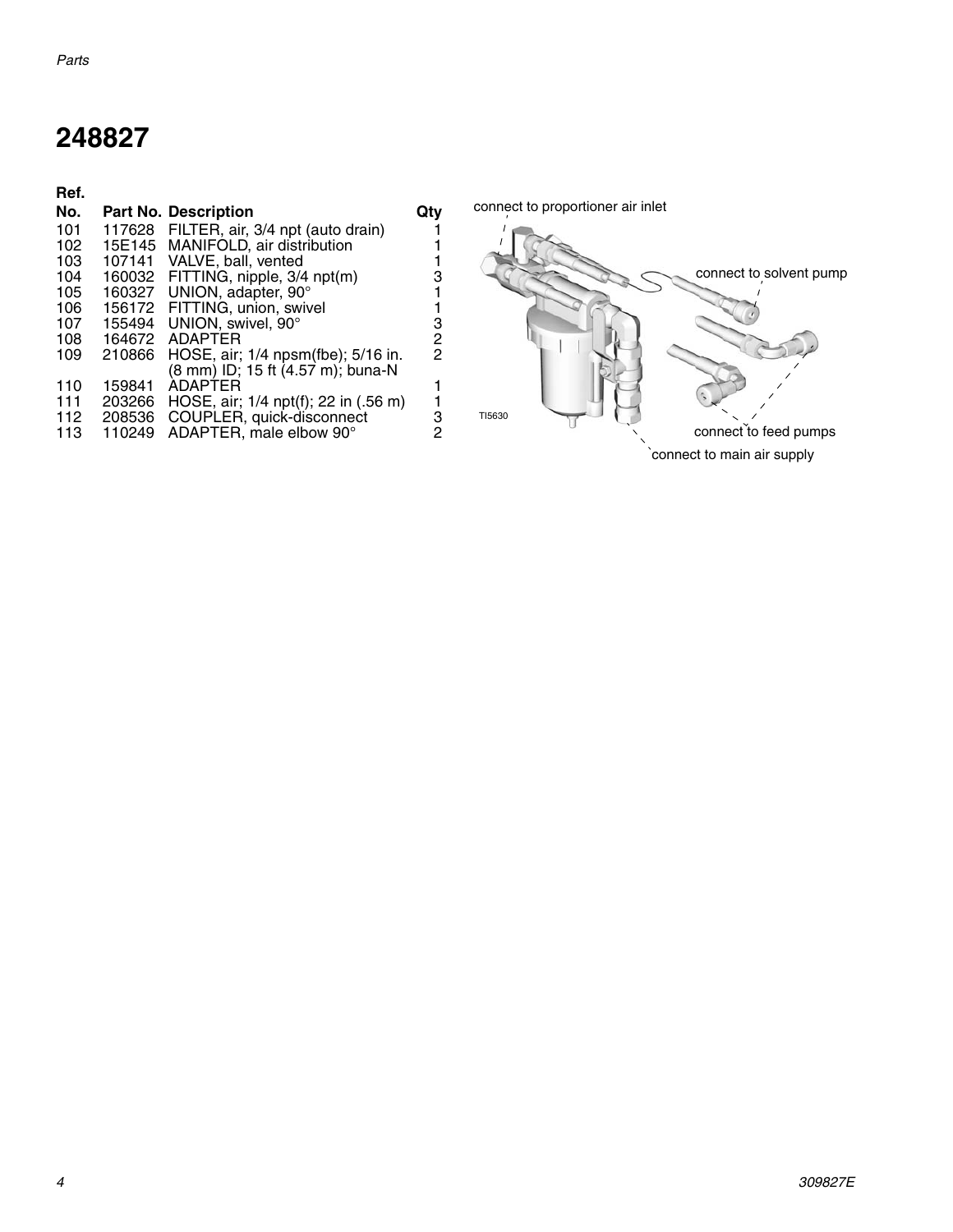To install 248824 Agitator Kit, see manual 310863.

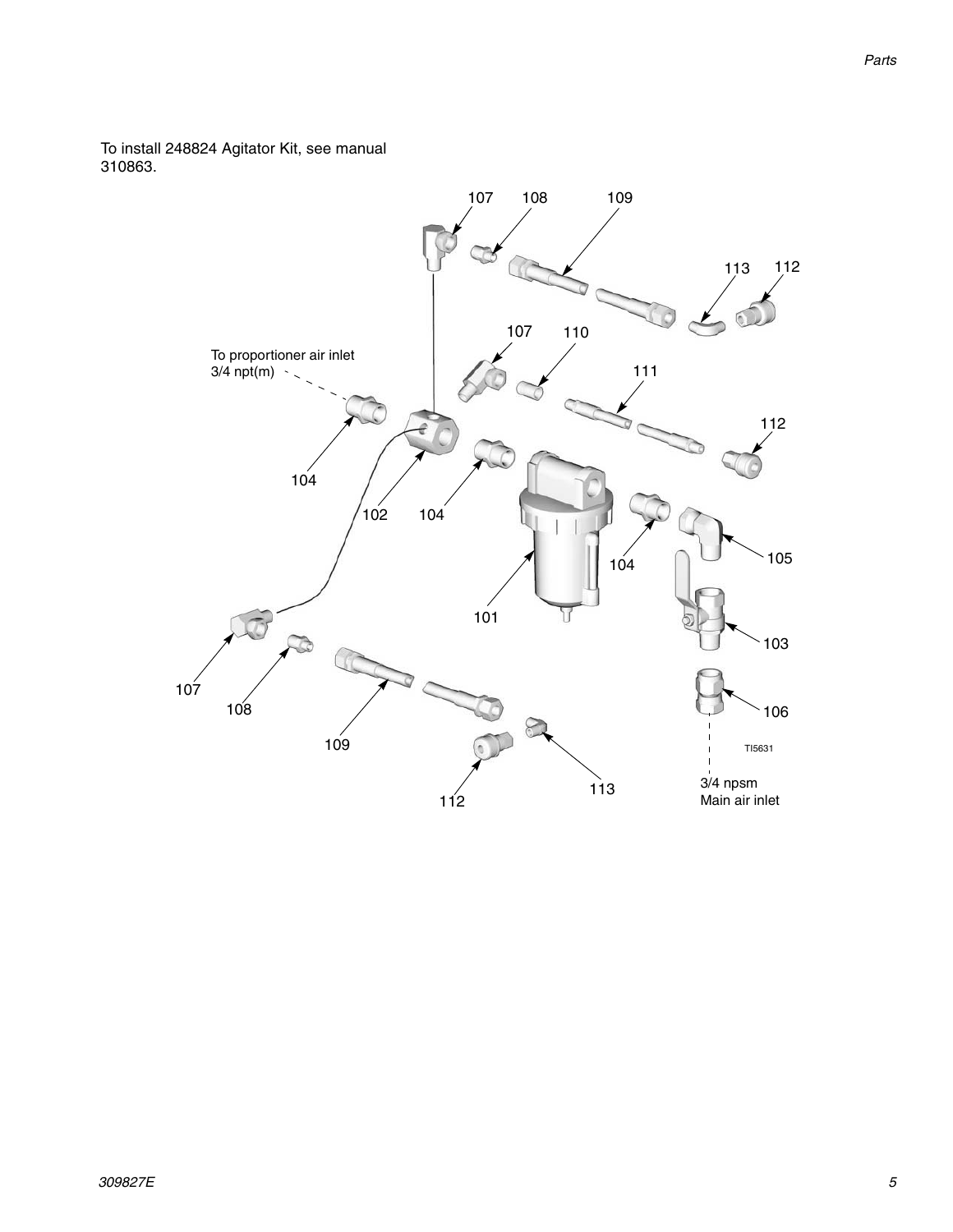

*All written and visual data contained in this document reflects the latest product information available at the time of publication. Graco reserves the right to make changes at any time without notice.*

Original instructions. This manual contains English. MM 309827

**Graco Headquarters:** Minneapolis **International Offices:** Belgium, China, Japan, Korea

**GRACO INC. P.O. BOX 1441 MINNEAPOLIS, MN 55440-1441**

**Copyright 2004 Graco Inc. is registered to ISO 9001** www.graco.com Revised 01/2010

10/2004 Revised 10/2007